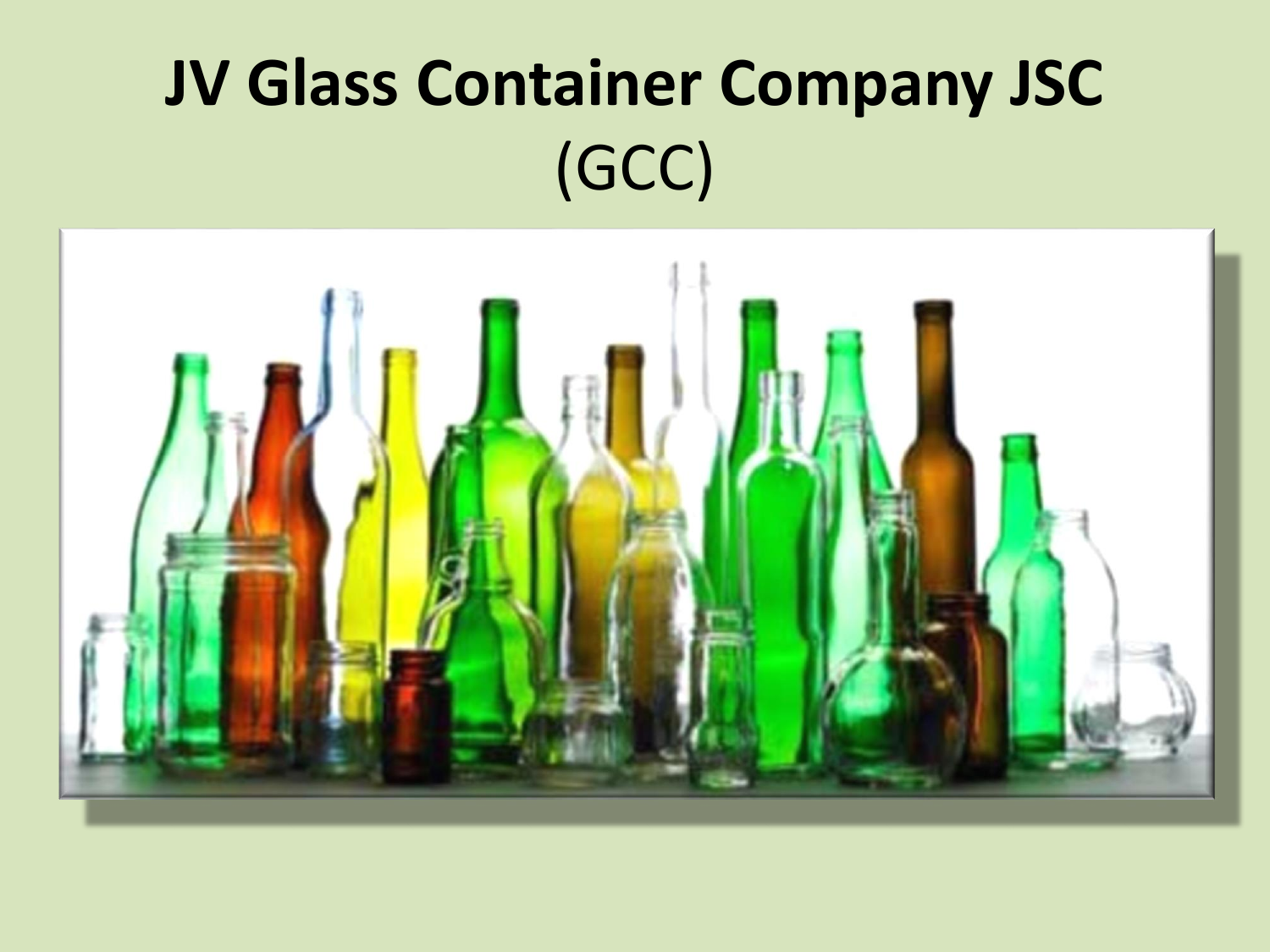# Glass Container Company (GCC)

- GCC **EBRD financed project** of a glass factory in the Republic of Moldova started its operations **in 1997**.
- **Moldova is a wine production country.** A modern glass manufacturing facility was constructed to enable exports to the European markets
- The Company has one furnace and two 8 section Double Gob (DG) production lines with **a total capacity of 50 thousand tones** (or approx. 100 mln units) per annum.
- **The main source of energy** used for the production of glass is natural gas and the company is using approx. 12 mio cubic meters of natural gas per annum.



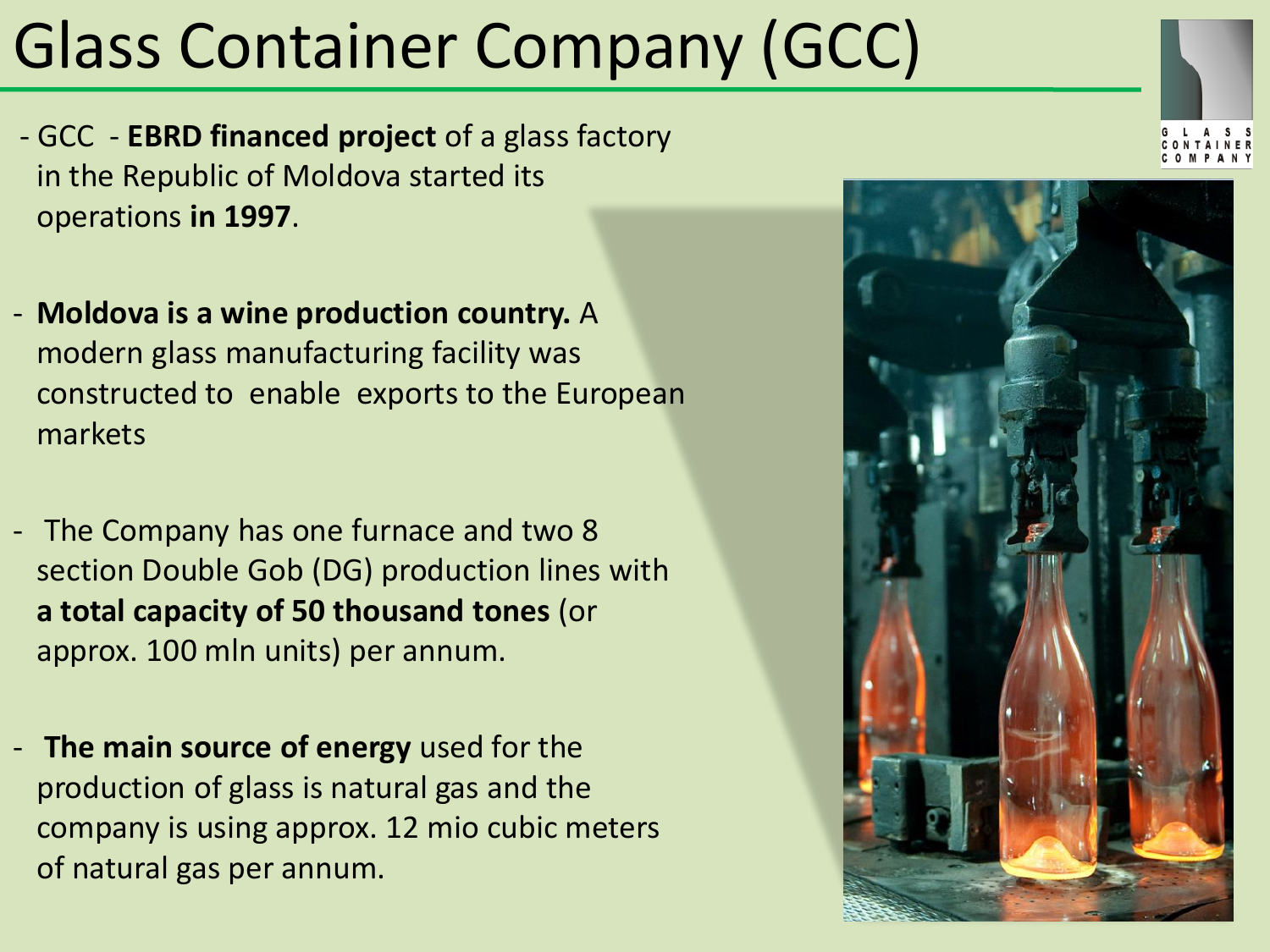# GCC Production Process

the existing Furnace.

The glass melting and manufacturing equipment consists mainly of the Fire End Furnace and two 8 section 5 ½" DG I.S. Machines. GCC furnace had capital repairs in 2004 and in 2012.



**Phase I -** project of 13.9 mln EURO includes investment in new furnace and two modern IS glass manufacturing machines (10 section instead of 8 section, as now). **Phase II** – planned investment into installation of an additional 3<sup>rd</sup> production line to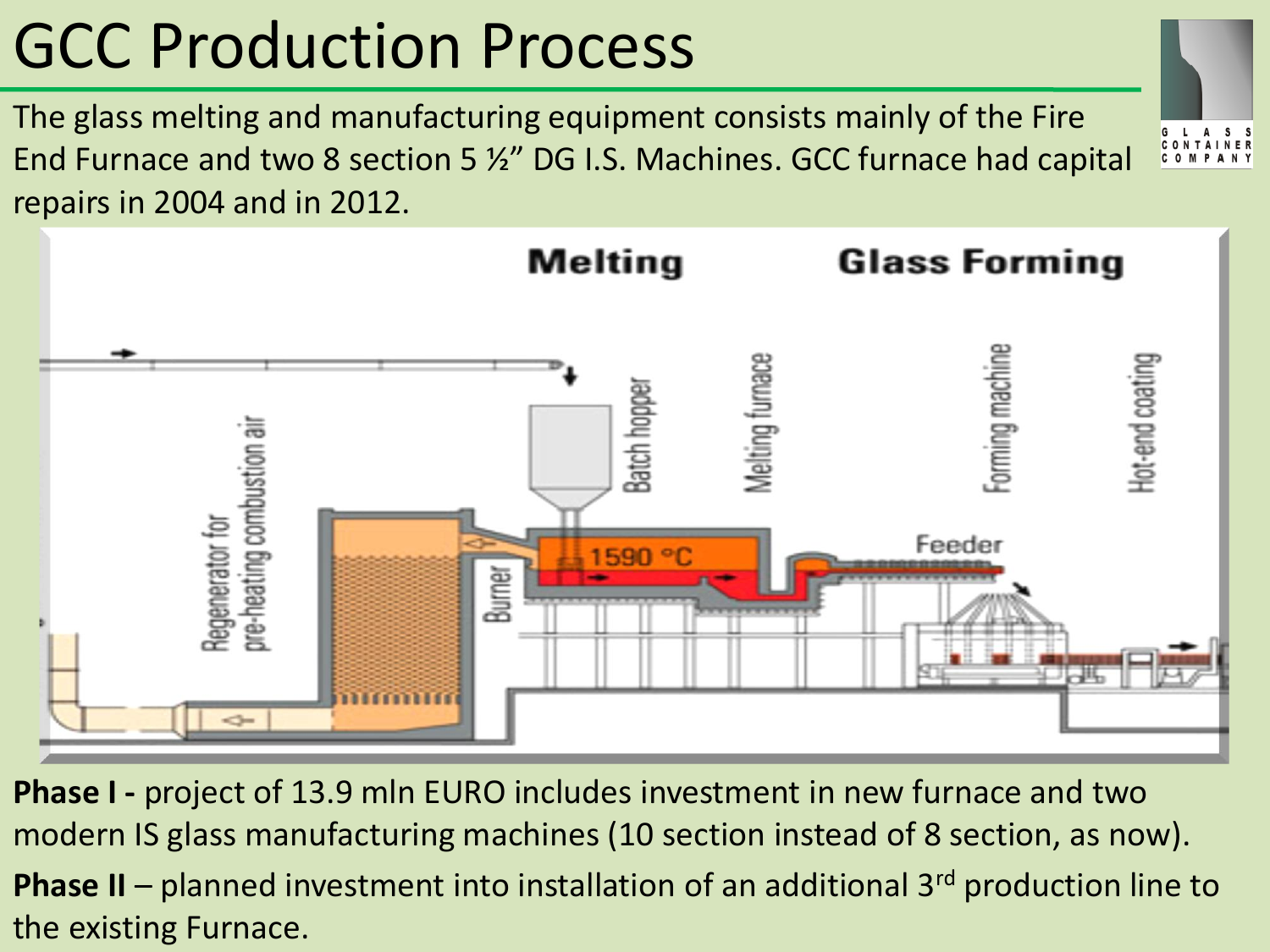# New technologies to implement

will expand the range of the products offered to our customers and will reduce consumption of energy resources per unit produced:



will increase by 15-20% the extraction of the furnace for production runs, without having to maintain a large furnace during normal operations and utilize Furnace possibilities on the max.

TG -expand the range of small capacity units, that will be produced at higher speeds, will increase Furnace extraction and will reduce unit production cost / SG increase the range with 3-5 litter bottles and jars

mould cooling - achieve the proper temp profile for each process (NNPB, PB, BB) and more efficient concept of air delivery - 40% less air to cool moulds

improved safety, allowing you to monitor in real time alighting of all moving parts and several articles with different weight can produce at the same time (small lots).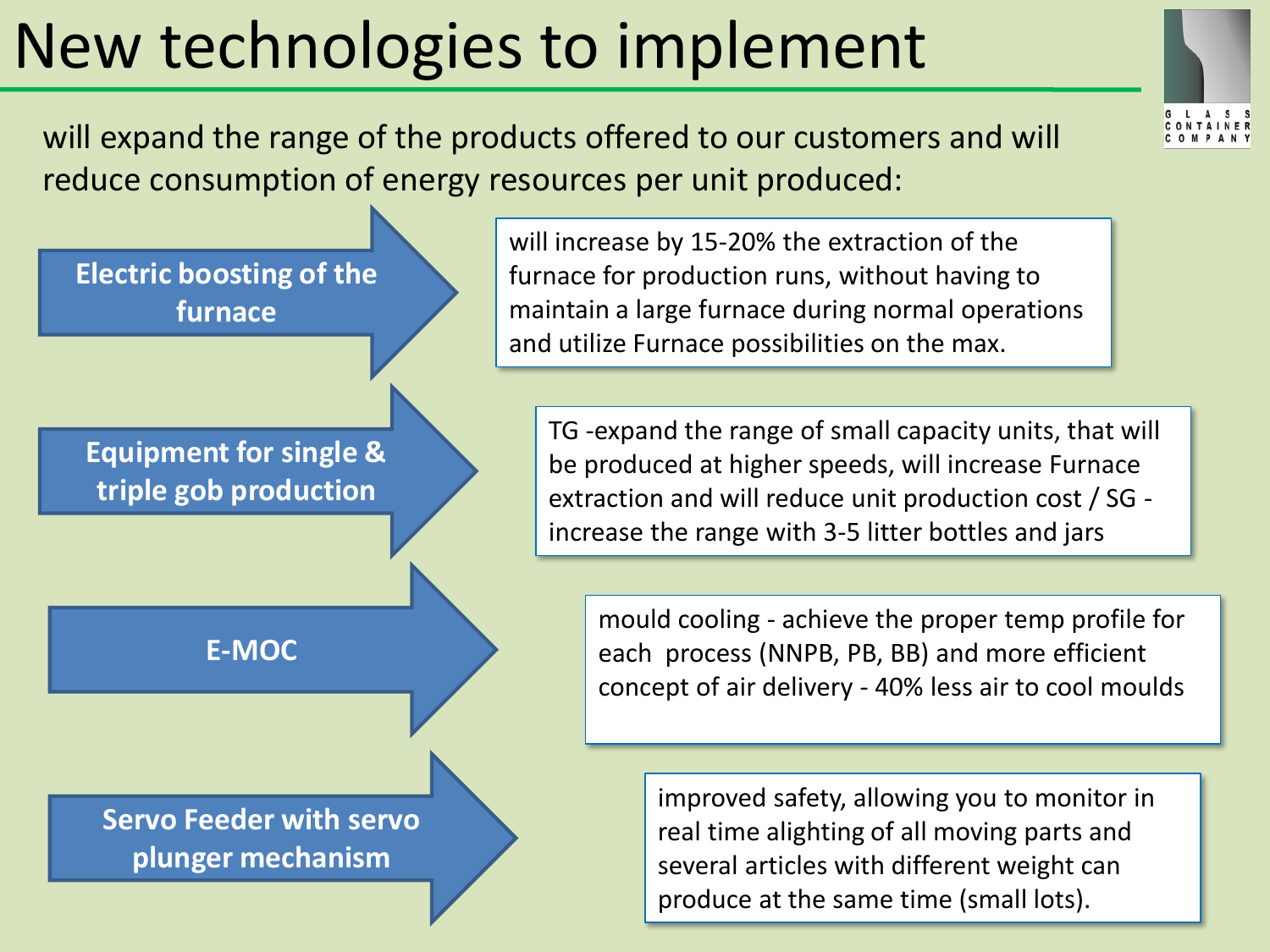# Glass container production technologies

In the past there were mostly two technologies used for the production of containers:

**Blow and Blow (BB)** technology, used in the past mainly for production of narrow glass containers (bottles) – but for production of modern containers it is slow and the glass distribution is not even.





And **Press and Blow (PB)**, where a special plunger inserted in the centre partially distributed the glass before is in blown with air at the second stage. But this was used mainly for large neck articles (mainly jars).

**LATER A NEW TECHNOLOGY, COMBINING BOTH ADVANTAGES OF THE ABOVE-MENTNIONED STARTED TO BE USED – NARROW NECK PRESS AND BLOW (NNPB)**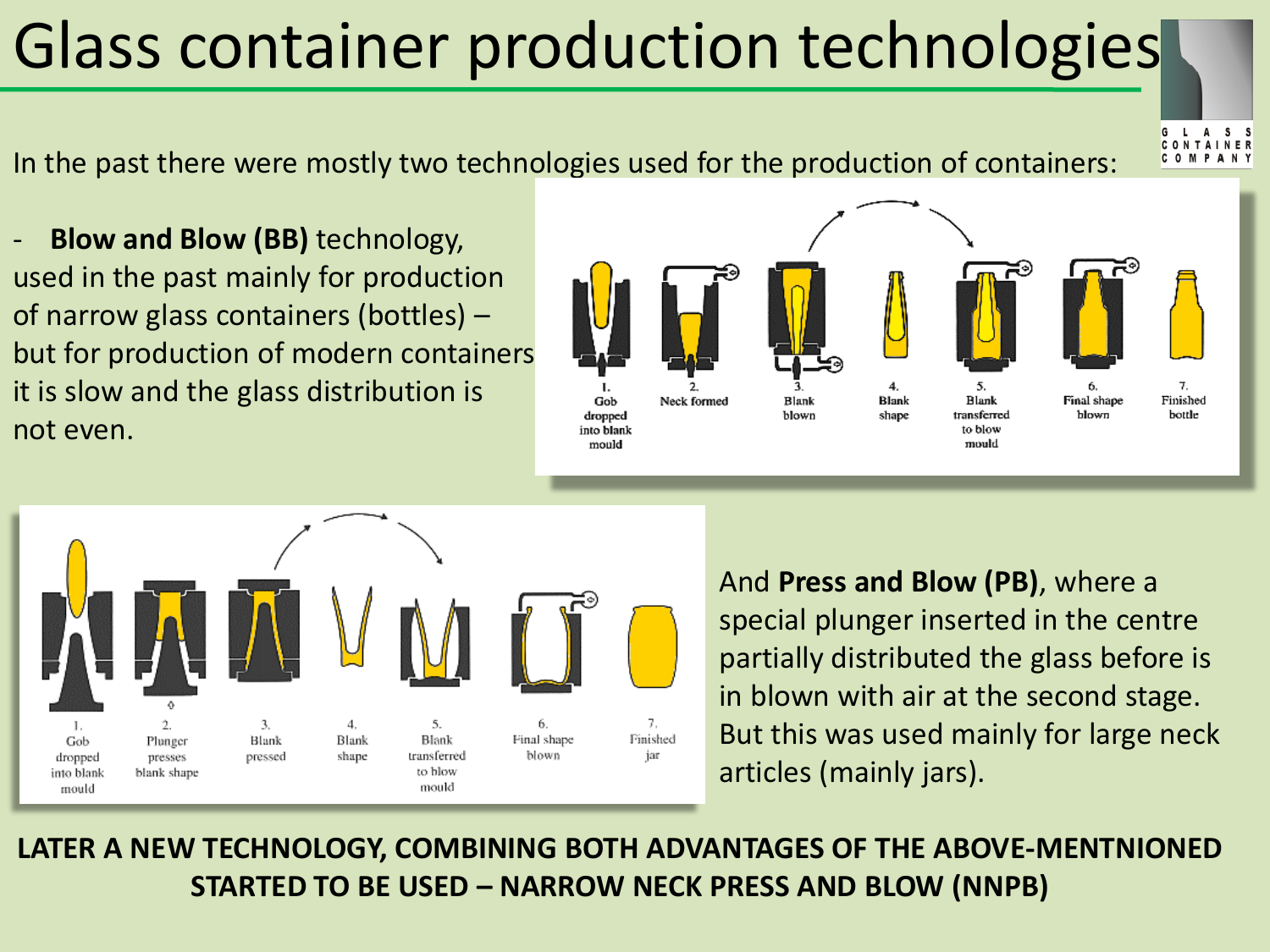# FINTECC sponsors NNPB technology

ADVANTECH identified several areas where the Company should improve energetic consumption and the first to implements was chosen **the Narrow Neck Press and Blow (or NNPB Technology) -** to be sponsored from the FINTECC resources is :



This technology enables a much better and uniform distribution of glass for the entire surface of the bottle. The width of the walls of the bottle produced could be much thinner

**=> the weight of each item produced on NNBP could be decreased by 20- 30%: 50k tones or 12 mio cubic meters of gas p.a. can materialise in 115-130 mln units instead of current 100 mio finished goods p.a.**

- There are additional advantages, including less weight of the finished goods to be transported (more units could be transported in one truck/container), etc.
- **GCC could save up to 9.0 - 9.5%** of the energetic resources (mainly natural gas) during the implementation of the Phase I, and a total up to 15% after the Phase II is implemented.

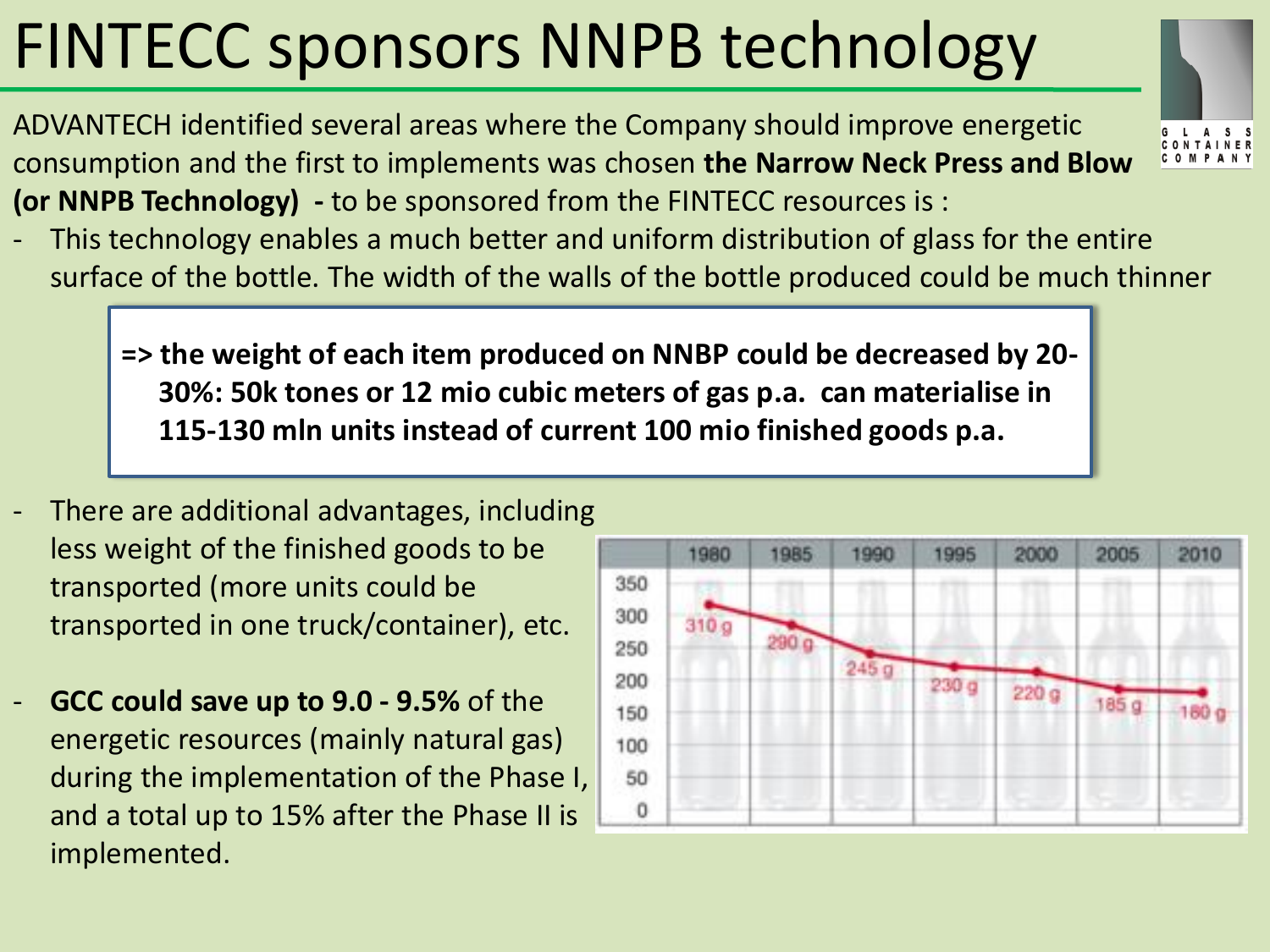### Increased competitiveness & coverage

#### By newly implemented technology GCC is becoming more competitive:

increase its presence on new markets (increasing sales range of approx 700-1000 km)

adopt new markets niches (milk bottles, water, beers, large bulk containers, juice, etc.) plus 30% to the actual client base

fortify its position on domestic market, fight direct and indirect competition (mostly plastic packaging) more efficiently



**reduce the energy consumption and CO2 emissions for each produced unit**

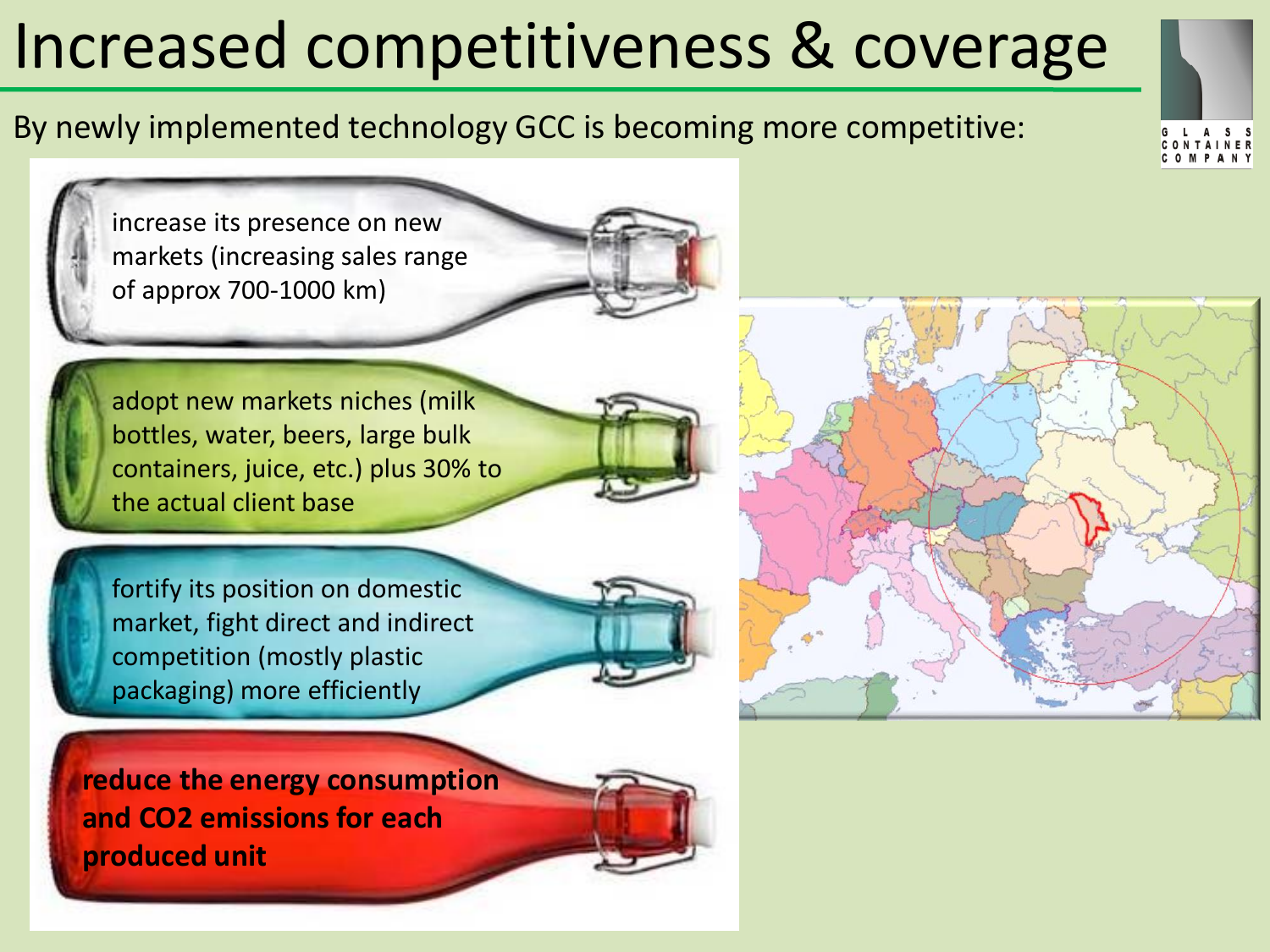# GCC project



Using the opportunity, I would like to say special thanks to:

- the entire EBRD team that is working on GCC project,
- -to the ADVANTECH company which made a great research of energetic efficiency of the Company, identified the problematic areas and proposed real, implementable solutions,
- to FINTECC for their decision in participation and assisting the Company in implementing smart energy solutions that go in parallel with economic advantages,
- to all of you which are present today in this and do care about the environment and about the future our planet

#### **THANK YOU**